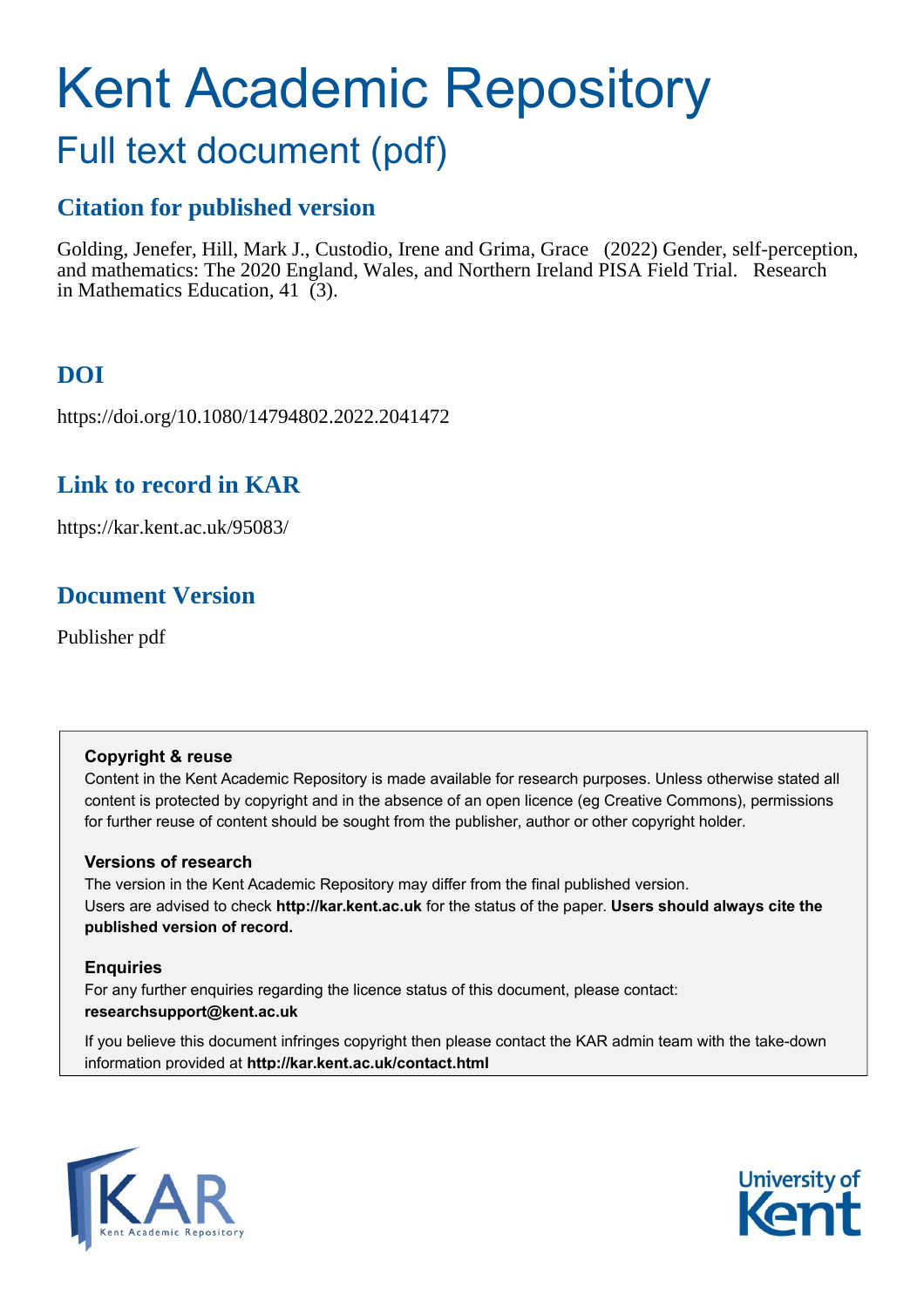#### **Gender, self-perception, and mathematics: The 2020 England, Wales, and Northern Ireland PISA Field Trial**

Jennie Golding<sup>1</sup>, Mark J. Hill<sup>2, 3</sup>, Irene Custodio<sup>2</sup> and Grace Grima<sup>2</sup> <sup>1</sup>University College London Institute of Education, <sup>2</sup> Pearson UK, <sup>3</sup> University of Kent

Concerns around discrepancies in mathematics participation by gender are longstanding in many jurisdictions. Normatively, those are a question of social justice: if girls are being disproportionately excluded for conscious or unconscious reasons at any level of the curriculum 'system', those should be addressed. Economically, disincentives for girls' engagement might also impinge on both personal and national thriving. While more girls than boys took pre-university STEM 'A Levels' in recent years in England, Wales and Northern Ireland, issues remain specifically with mathematics.

This paper draws on the 2020 PISA Field Trial data to outline some areas of concern as perceived by 15-year-olds in England, Wales, and Northern Ireland in early 2020. We first identify key issues recognised in previous literature, and then locate those within the 2020 dataset. By exposing the continuation and extent of these challenges in mathematics, the paper has potential also to identify opportunities to address them.

#### **Keywords: PISA; mathematics; gender; self-perception**

#### **Introduction**

[PISA](https://www.oecd.org/PISA) (on a three-year cycle) is a large-scale international assessment measuring 15 year olds' performance and attitudes in relation to literacy, and mathematical and scientific literacies, with a particular focus on one area each time (mathematical literacy for PISA 2021/2). PISA results enable governments to benchmark some aspects of education policy and performance, offer data that can contribute to related evidence-based decisions and support cross-jurisdiction learning. Nearly 80 jurisdictions participated in PISA 2018, including all members of the OECD and all four countries within the United Kingdom. The 2020 PISA Field Trial (FT) in England, Wales and Northern Ireland in which we are involved precedes the main study in 2021/2, which has been delayed because of the coronavirus pandemic. Assessments/questionnaires for both will be delivered by Pearson UK. Here, we analyse the 2020 FT mathematics-related data pertaining to self-reported gender: 'male/female/other' in PISA 2021. All sample students reported themselves male or female, and we here follow common practice of referring to them as 'boys' or 'girls' respectively. We draw on data from the mathematics assessment, and student, school and ICT questionnaires.

In the focus jurisdictions there has been an increase in % participation of girls in STEM (pre-university) A Levels in recent years, though in all three, genderdifferential participation in mathematics A Levels remains stubbornly persistent (JCQ, 2020), despite investment made in addressing this (via e.g. [AMSP](https://amsp.org.uk/) and FMSPW [Further Maths\)](http://furthermaths.wales/). This is an issue of both social justice and of economic thriving, especially in a context of unusually low upper secondary participation in mathematics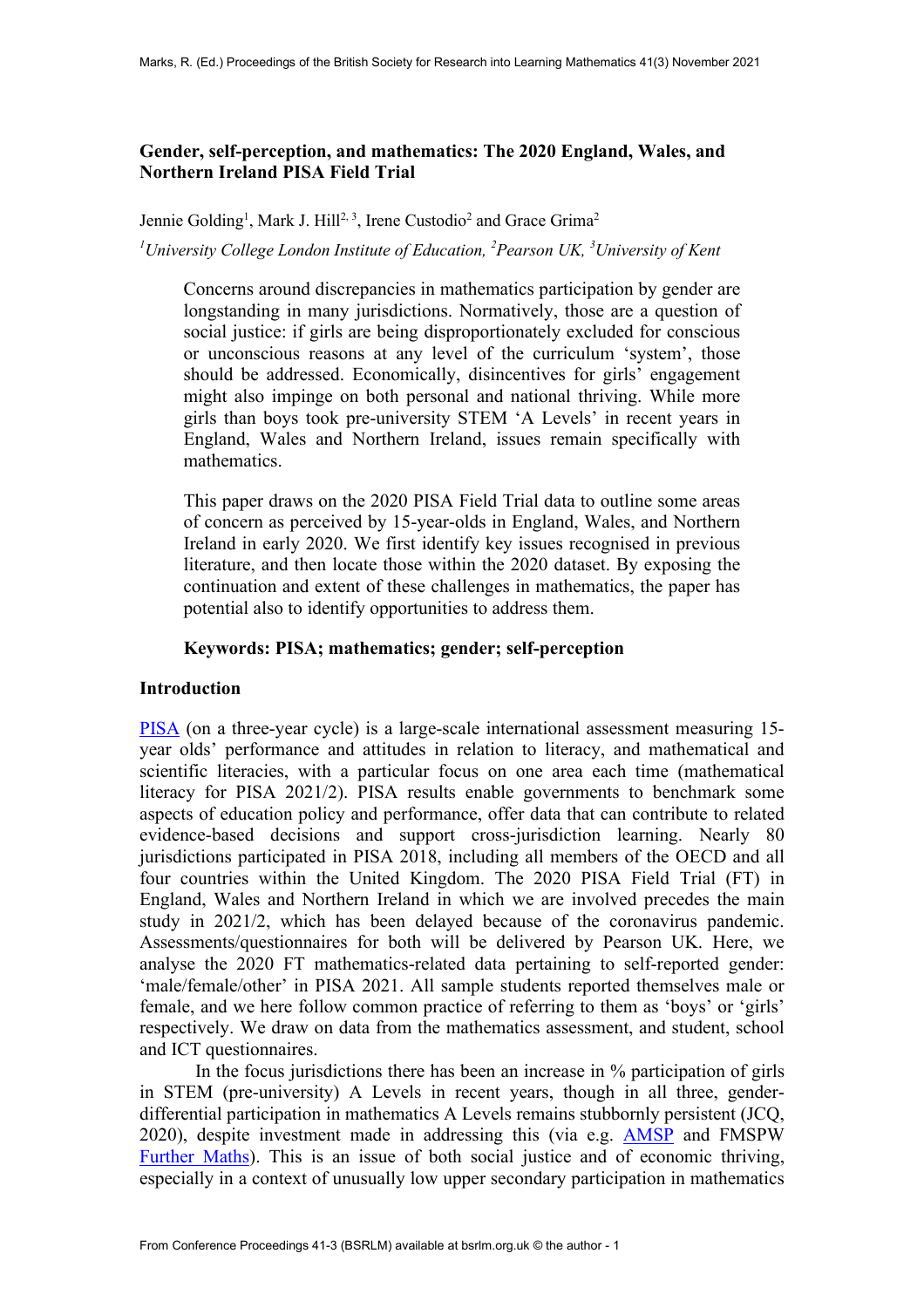(Hodgen et al., 2010 but persisting since), although participation in 'Core Maths', if as yet low, seems encouragingly gender-neutral (JCQ, 2020).

#### **The study**

For the 2020 PISA FT, students from 19 schools completed both the assessment and student questionnaire. 20 schools returned the school questionnaire with enough data to analyse. 742 students (313 girls, 429 boys) took part. Of these, 22% of boys and 11% of girls were in single-sex schools. All students were born in 2004 (year 10 or 11 in England and Wales, year 11 or 12 in Northern Ireland).

Because Covid-19 reduced the intended sample from 40 to 20 schools, it was important to establish the representativeness of the achieved sample. PISA is not intended to be entirely representative in all relevant characteristics, but with a low response rate representation is a good metric to judge the usefulness of the data. Analysis established that representativeness by country, type of local community, institution and pupil level school governance, and student first language, special educational need, and socio-economic status, while not perfect, is good. Additionally, responses to identical questions asked in 2018 and 2020 were compared, with just four of 25 sets of responses showing a statistically significant difference. What follows, then, is likely to be indicative of patterns in the wider population.

Smith (2014) identifies five gender-differentiated factors, widely impacting students' intentions to study mathematics at A-level, and that might be influenced by school practices; Table 1 shows how we harnessed those to focus research questions:

| Factor      | Why is this important?                                  | <b>Related research question</b> |
|-------------|---------------------------------------------------------|----------------------------------|
| Prior       | Prior attainment and self-assessment limit one's        | Are girls, despite actual        |
| attainment* | perceived options for future study (Matthews &          | assessments, under-              |
|             | Pepper, 2007; Noyes, 2009).                             | estimating their ability?        |
| Enjoyment   | Students are more likely to continue studying           | Are girls enjoying maths         |
|             | mathematics if they have positive emotional             | less?                            |
|             | responses to it (Mutjaba & Reiss, 2013).                |                                  |
| Interest    | Interest is prerequisite for girls choosing to study it | Are girls less interested in     |
|             | when optional (Brown et al., 2008).                     | maths?                           |
| Perceived   | Girls perceive less utility in mathematics than boys    | Is there evidence that           |
| utility     | (Halpern et al., 2007; Hodgen et al., 2013), and it has | students (of either gender)      |
|             | been the second most common reason given for            | fail to see/be shown the         |
|             | avoiding mathematics (Brown et al, 2008).               | utility of maths?                |
| Perceived   | Perceived (incl. relative) competence is inherent in    | Do girls report being less       |
| competence  | choices made at 16 (Noyes et al., 2009; Sheldrake et    | competent than boys?             |
|             | al., $2015$ ).                                          |                                  |

**Table 1: Rationale for research questions**

\*we analysed self-assessment in relation to performance, since prior attainment was not available.

#### **Findings**

FT outcomes showed no statistical difference in average mathematics performance at gender level. There was insufficient data in the FT to probe profiles of attainment by gender in reliable ways. However, the data indicated clear answers to most of the research questions, *on average*: it is important to note that there was also considerable overlap of responses by gender. Graphical illustrations of findings, with some specifics of the contributing questions, are in Figure 1.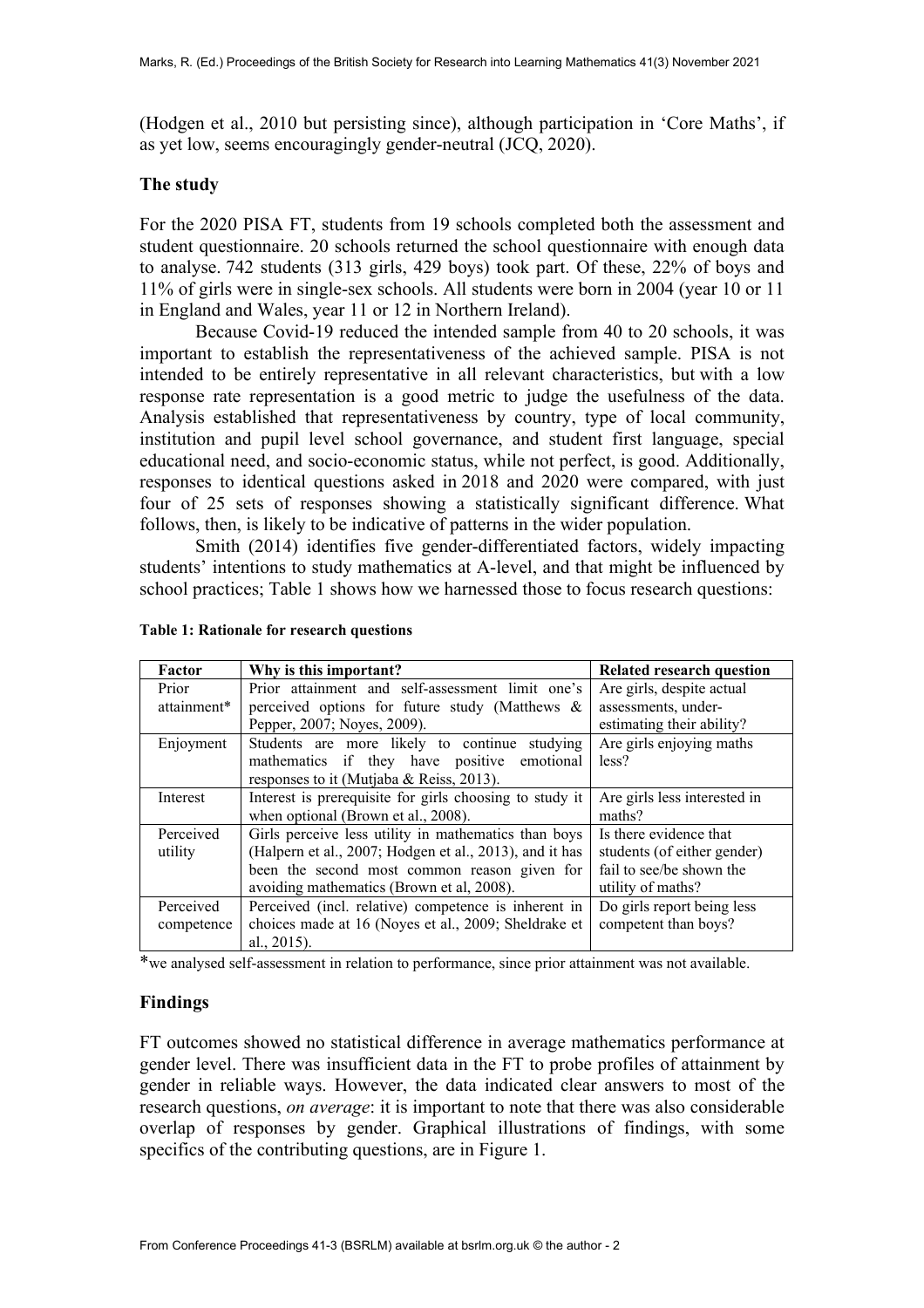

66.3%  $60 -$ Percent of respondents<br>  $\frac{8}{10}$ 29.9% 26.9% 25.4% 18.4% 11.9% 10.2% 6%  $3.1%$  $2%$  $0 -$ About half Less<sup>than</sup> Never or More than All or almost half of of the half of almost never the time time the time all of the time

Upset

**Responses** 



I would like to pursue a career involving mathematics skills after finishing compulsory full−time education or training at age 18.

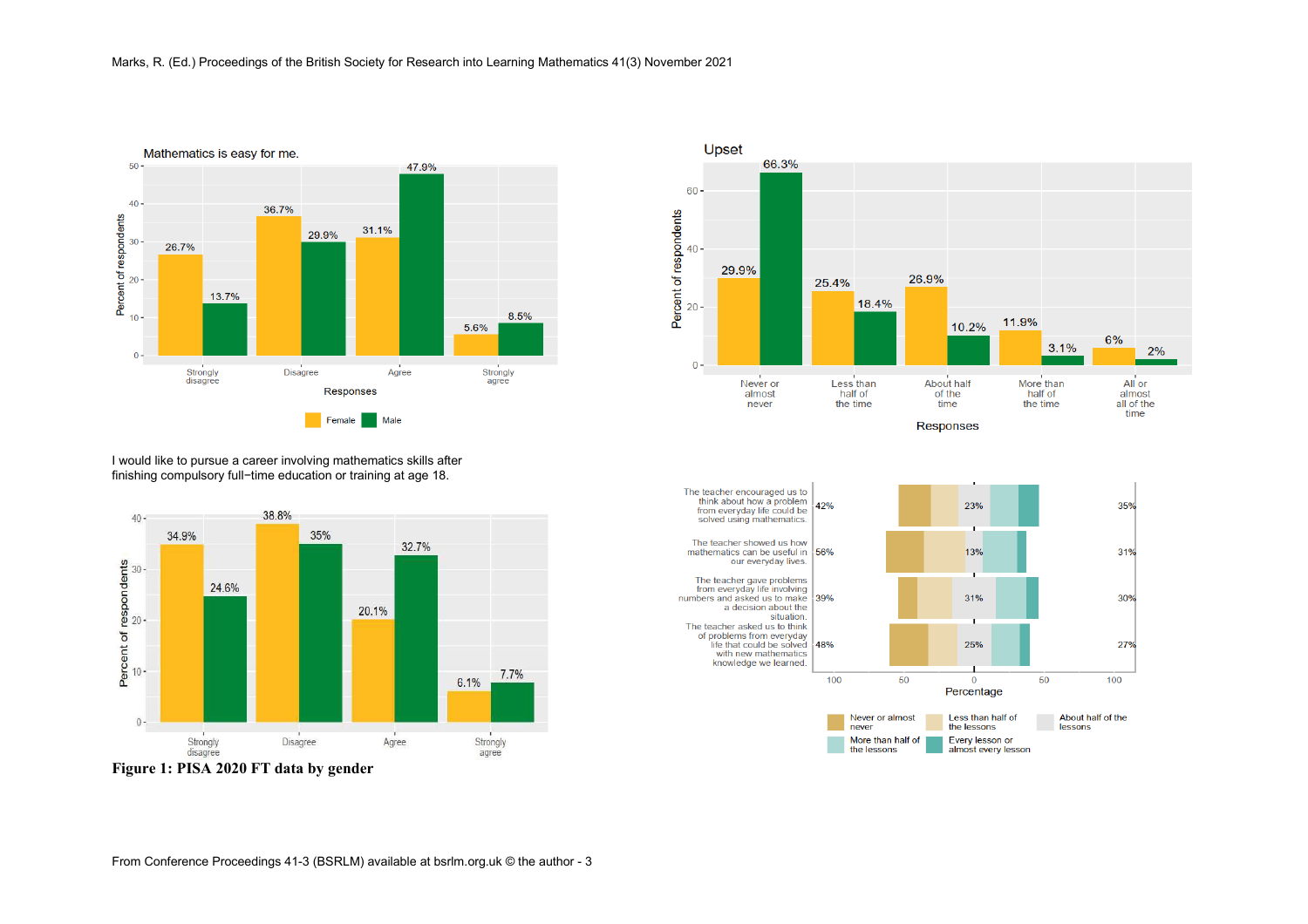#### *Self-assessment in relation to performance*

Overall, girls reported finding mathematics harder than boys: 56% of boys report that "Mathematics is easy for me" compared to 37% of girls ( $p < 0.05$ ). There was no comparable statistical relationship for Science or English. Boys, but not girls, who attained highly were more likely to self-assess mathematics as easy.

#### *Enjoyment*

Girls reported enjoying mathematics less. It was their least favourite subject, including amongst those reporting it "easy." Being anxious and upset were both statistically more common amongst girls ( $p < 0.001$ ); girls more frequently reported anger, boredom, tiredness, or being upset, and were up to ten times more likely to report anxiety "all or almost all of the time" while in class. However, anxiety was more frequently related to "doing well" rather than the act of doing specific mathematics, among both genders. Those who feel less anxious were statistically more likely to do well; the more anxious less well, in an apparent vicious cycle.

#### *Interest*

Girls were rarely interested in their mathematics lessons, and much less so than boys; they were less interested in careers using mathematics ( $p < 0.005$ ). However, their interest increased when the question was posed through a lens of career utility, when the majority claimed interest. Awareness of career utility is therefore important, since Brown (2008) suggests for optional mathematics study, interest is a prerequisite for girls choosing it. Similar patterns can be found from the FT ICT questionnaire, where girls showed much less interest except when job utility was involved:



#### *Perceived utility*

A majority of both genders reported their mathematics lessons fail to make the relationship between mathematics and the real world obvious. Most students reported they are rarely or never encouraged "to think about how a problem from everyday life could be solved using mathematics" and are rarely exposed to questions making use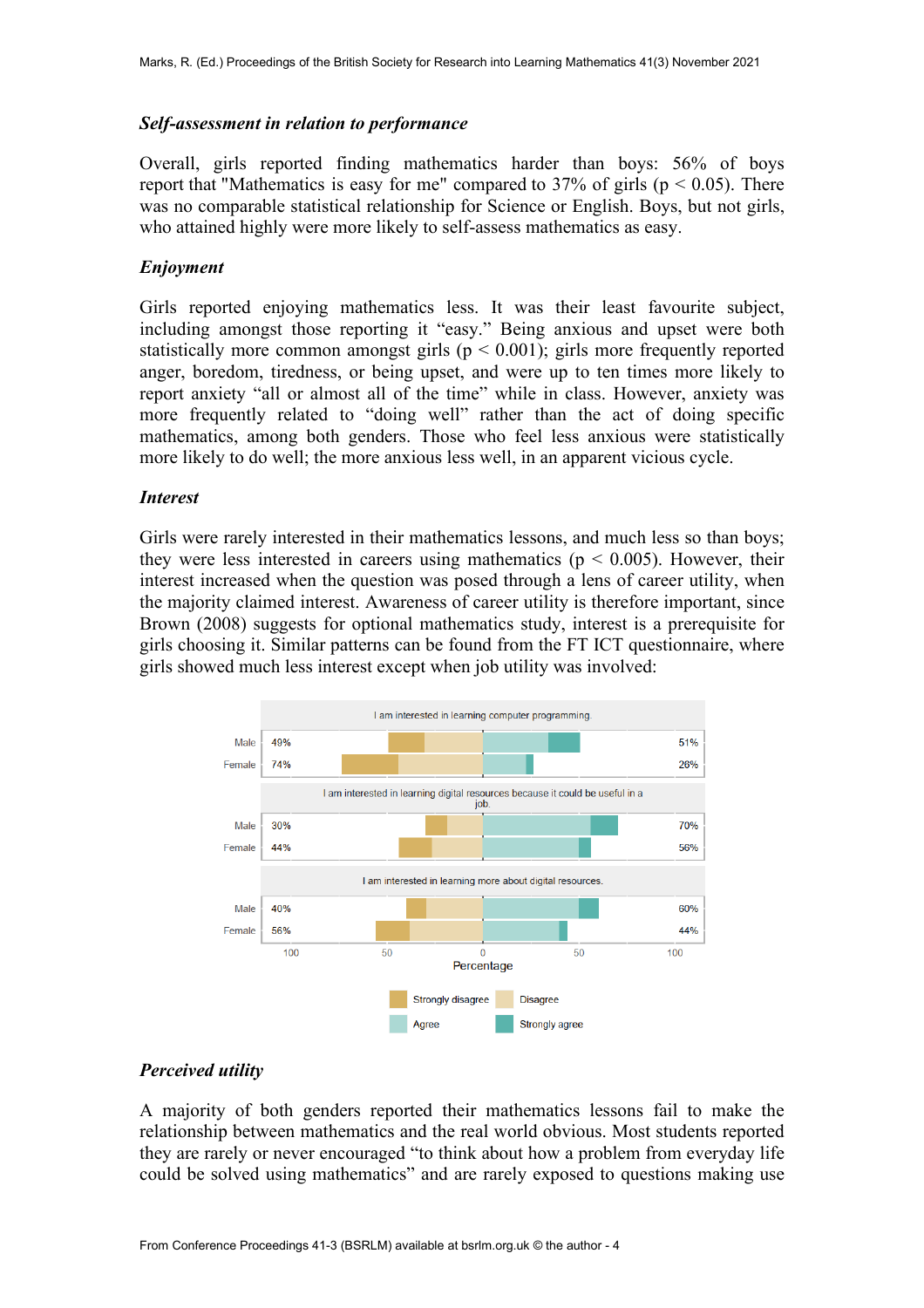of real-life examples. However, girls were statistically more likely to report that this relationship is not made in their lessons ( $p < 0.05$ ). It is also striking that boys were more likely to report wanting to pursue a career involving mathematics (40% to 26%). They were also more likely to report being encouraged to do so by family (46% to 36%) and teachers (42% to 34%).

#### *Perceived competence: a complex picture*

The picture in relation to perceived competence is complex: girls' responses suggested they were less confident and feel less encouraged by teachers than boys  $(p < 0.05)$ . Girls are also less likely to believe mathematics performance can be improved through effort ( $p < 0.005$ ). There are, however, two issues with this at a gender level: such responses have historically been shown to have a gender bias built in, as boys overestimate their ability (e.g. Shure et al., 2019). Questionnaire data also shows that when mathematical situations are explicit (for example, solving equations such as  $3x + 5 = 17$ ,  $6x^2 + 5 = 29$ ,  $2(x + 3) = (x + 3)(x - 3)$ , girls were equally confident, but were significantly less confident in relation to more generally described tasks (e.g. "interpreting mathematical solutions in the context of a real−life challenge", "extracting mathematical information from diagrams, graphs, or simulations", "using the concept of statistical variation to make a decision").

#### **Discussion and conclusion**

The FT shows that numerous challenges (likely for both policy and practice) persist if girls' participation in mathematics in England, Northern Ireland and Wales is to significantly increase. By re-focusing on identifying specific continuing challenges, there is potential to support identification of opportunities to address them, as well as to inform international efforts and initiatives.

Responses to some questions are challenging to interpret: for example, "maths is easy for me" might reflect a conviction that the student considers they find given mathematical tasks more accessible than many of their peers do – or might instead reflect limitations to the mathematical challenges and expectations made during lessons. However, the findings above broadly support a disappointing continuation of established gender differentials in relation to each of self-assessed difficulty with mathematics, enjoyment of, interest in, and perceived utility of mathematics – on average. Similar patterns in relation to ICT-focused questions also suggest that enhanced use of ICT in mathematics lessons – at least as currently harnessed – is not likely to offer a 'quick fix' to girls' relatively low interest, confidence and participation in mathematics.

However, this work suggests/confirms some possible areas for improvement:

- Address feelings of lack of encouragement/explicitly reinforce everyday successes of all sizes;
- Address the vicious cycle of anxiety and poor results;
- Focus on student engagement, meaning-making and success with particular mathematics, rather than their overall 'performance';
- Further build links between real-world utility and mathematics (perhaps with a focus on employment, but also of application of mathematics to 'real world', especially people-focused, issues such as climate change, over-population, infant mortality, spread of disease…)